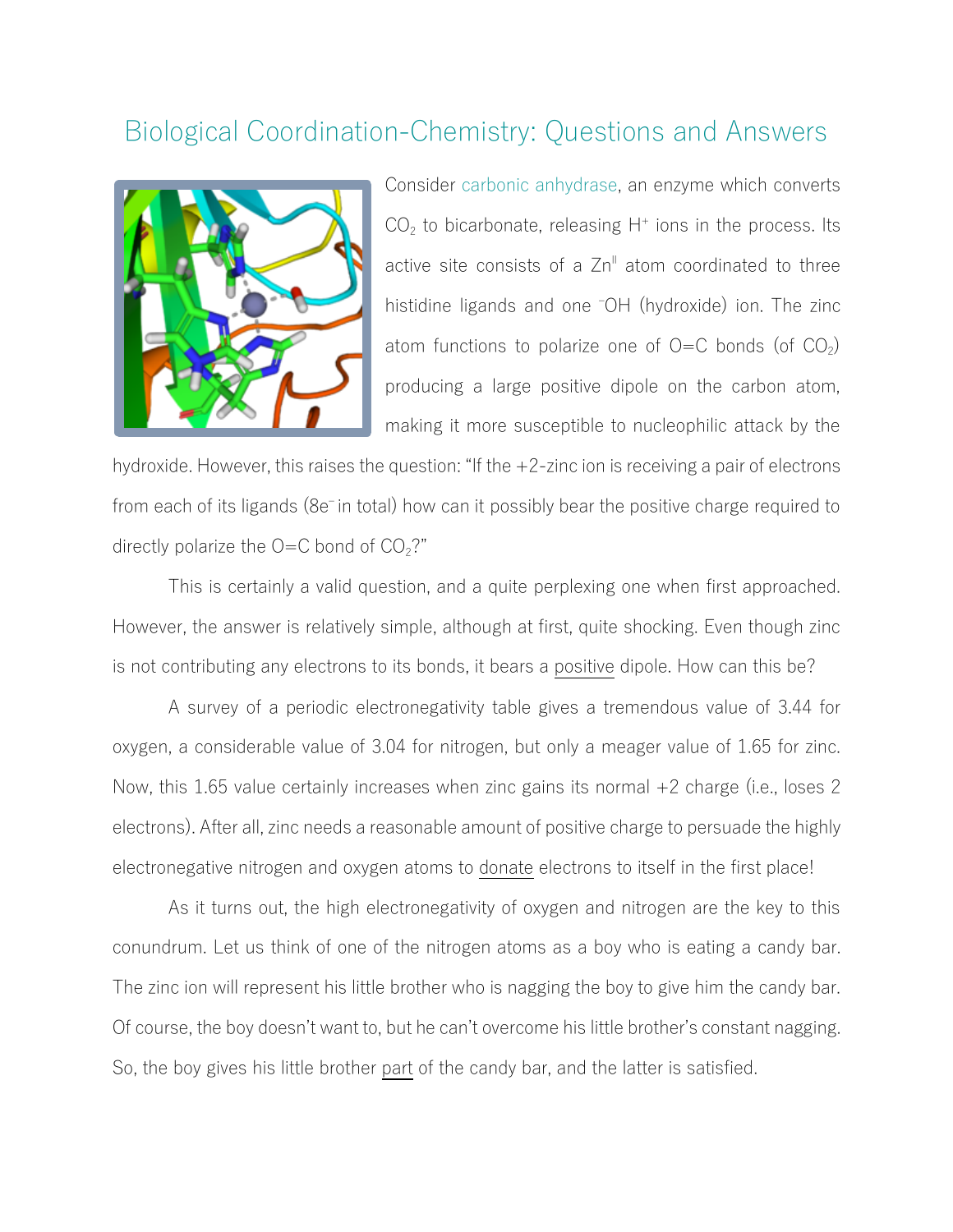Similarly, the  $Zn^{2+}$  cation is attracting the lone pair of electrons on the nitrogen atom. However, the highly electronegative nitrogen will not donate its lone pair in a purely covalent fashion. Instead, the N—Zn bond has a certain percentage of covalent and ionic character. In reality, the  $Zn^{2+}$  cation is not experiencing a full -2 charge donation from the nitrogen.

"Well", you might say, "here we are only dealing with a single nitrogen atom Certainly, the partial covalent character of the O̶Zn bond and the other two N̶Zn bonds should be enough to at least neutralize the zinc cation!"

Well, it's not. Even though the  $Zn^{2+}$  cation is receiving 4 grudgingly-given electron donations, the electronegativity of the donor atoms is too great when compared with zinc's less-powerful pull. This means that of the 8 electrons present in all the lone pairs of the donor atoms, the  $Zn^{2+}$  cation may only be experiencing, (for example)  $1/7$  or  $1/8$  of the total negative charge available, because the bonds are partially ionic.

But how can covalent bonds be partially ionic, and why do I keep using the word "experience"? Let's step outside of biochemistry for a moment and discuss some general chemistry. A perfectly covalent bond can only be observed in a molecule wherein the atoms are sharing electrons equally



(e.g.,  $N_2$ ). A perfectly ionic bond can be observed in a molecule wherein one atom completely "steals" an electron from another, forming two oppositely charged ions which attract. The latter of these scenarios is something purely theoretical, because as we now understand, positively charged ions will always demand donations from electron rich atoms.

The majority of molecules lie between these two extremes. Any difference of electronegativity between two atoms results in a polar covalent bond. A bond of this type can be observed in a molecule of hydrogen fluoride, where the fluorine atom has a considerably larger electronegativity value than hydrogen (3.98 vs. 2.20, respectively). Both atoms are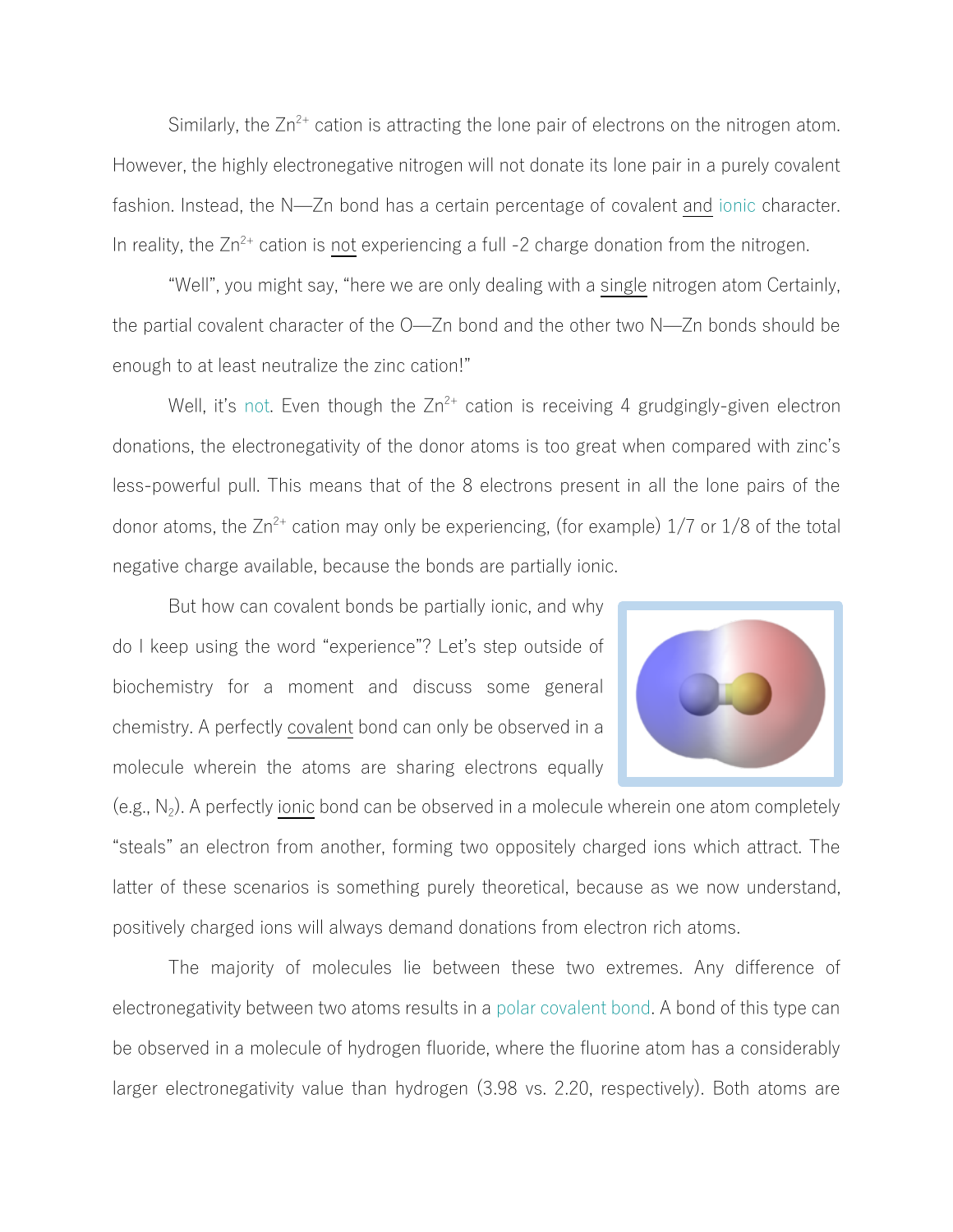contributing one electron to the bond, but there is clearly a greater electron density around the fluorine nucleus than the hydrogen nucleus, as shown in the diagram above. Why? Because the fluorine atom is causing hydrogen's electron to spend more time closer to the fluorine nucleus! There is still an amount of "sharing" in this bond, but there is also an amount of "stealing" present. And that's how a bond can be covalent and ionic at the same time.

Returning to our original example with zinc, the situation is slightly different because one atom is contributing both of the electrons in the bond. However, the basic principles are still the same. All that the  $Zn^{2+}$  cation is doing is disrupting the electron density on the donor atoms by forming coordinate-covalent bonds with them. In doing so, it pulls the lone pairs toward its nucleus, but the high electronegativity of the donor atoms ensures that they still possess a higher negative charge density than the zinc atom. The  $Zn^{2+}$  cation is receiving a pair of electrons from each of its 4 donor atoms, but the bonds are so polarized in the direction of the donors that the actual negative charge it experiences is relatively small.

So, the summarized answer to the original question is that the zinc atom's partial positive charge is caused by the fact that the N̶Zn and O̶Zn bonds are highly polarized̶ to such a degree that they exhibit considerable ionic (i.e., salt-like) character̶with a large amount of electron density on the donor and a large positive dipole on the acceptor.

And we're done! Hoor̶hold on just a minute. The zinc atom has a partial positive charge, but where did the rest of the charge go? We started with a +2 charge! To answer this question, let us analyze the cofactor of another important metallo-protein: hemoglobin. Pictured below is the oxygen-carrying molecule, deoxy-heme. In its center, there is a Fe<sup>II</sup> atom coordinated to 4 porphyrin nitrogen atoms. As with the zinc atom in carbonic anhydrase, the metal-ligand bonds are sufficiently polarized so that the iron atom bears a partial positive charge. (This enables heme to carry oxygen, because passing  $O<sub>2</sub>$  molecules are attracted to the iron atom and bind to it.) But where is the rest of the  $+2$  charge?